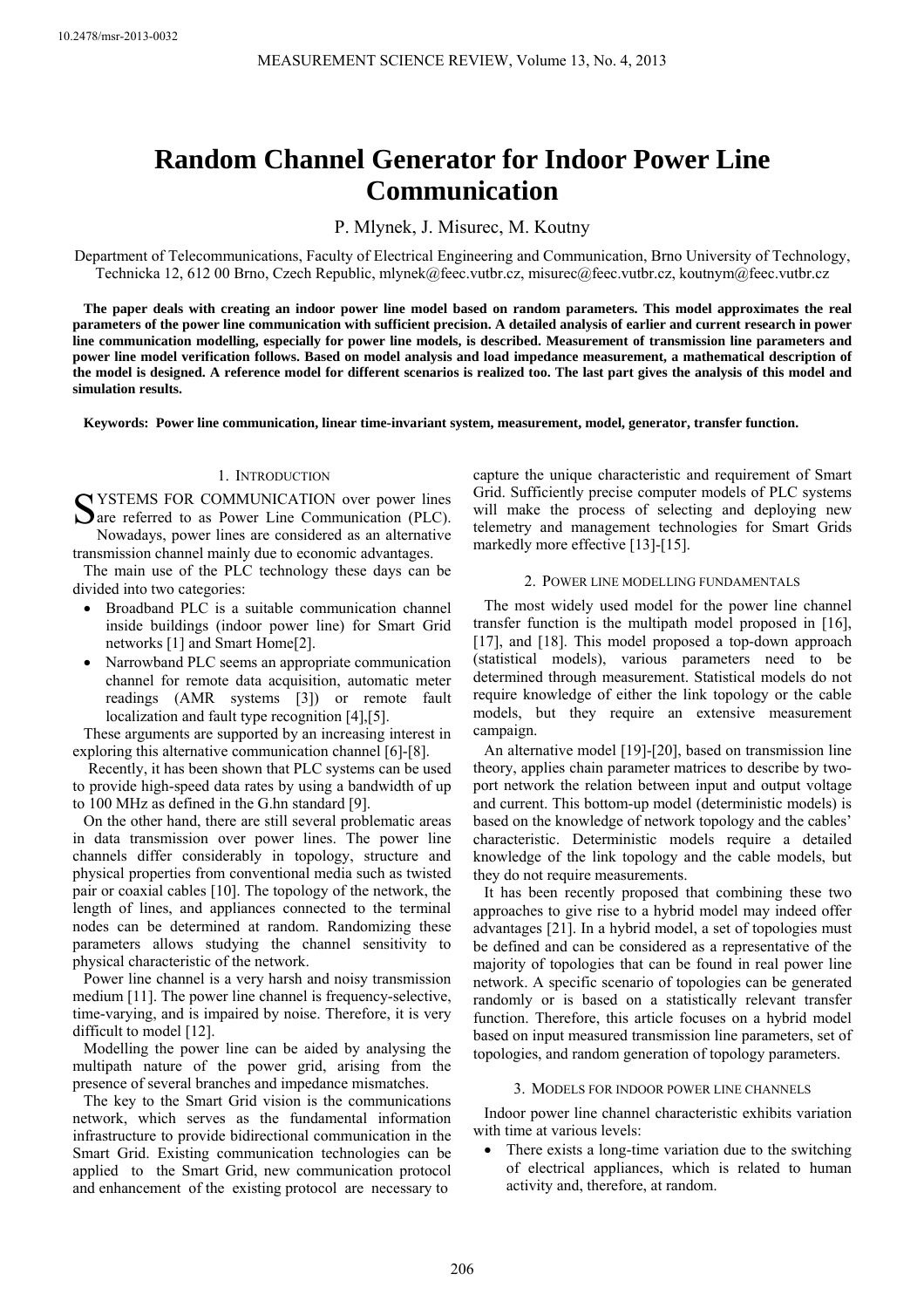There appears a short-time variation as a result of the dependence on the mains voltage.

Based on these arguments, different timescales must be considered for modelling [21], [22]:

*Random scale:* This scale is related to the connection and disconnection of electric appliances. The change is random in time; it has no regular discretization in time, since the change is associated with the human activity in homes. It represents long-time variation and thus, for modelling the PLC a linear periodically time-variant system (LPTV) must be considered.

*Periodic scale:* This scale exhibits periodical variation synchronized with the cycle of the mains voltage. The channel is modelled as an LPTV system. The time unit is the mains period,  $T = 20$  ms (50 Hz). The mains period can be divided into a series of shorter invariance intervals.

*Invariant scale:* At this level, the channel parameters are considered to be invariant. The linear time-invariant system (LTI) is adequate for modelling. The time interval can be selected according to the channel coherence time.

## *LTI model*

When non-linearities of appliance loads are neglected, impedance appliances loads do not vary and the noise is considered stationary, the indoor power line can be considered to be an LTI system. For example, this assumption has been used in [18]. The LTI model is considered due to its simplicity. The LTI model can be preferable under several conditions, for example when the channel variation is not very important or the PLC is not capable of adapting to time variations.

The modelling of an entire power line network is difficult due to a large number of electrical appliances (even with the same features, but from different manufacturer). The measurement results in [23] showed the basic features of these appliances loads, in particular impedance is in most cases frequency-selective and shows resonant circuit shape. This assumption is proven by our measurement using the Bode 100 analyser. The results of impedance measurements are shown in Fig.1.



Fig.1. Load impedance measurement. a) capacitive element of PLC modem (MCB10.2) b) inductive element of PLC modem (ICU-438).

### 4. EXPERIMENTAL DISTRIBUTION NETWORK TOPOLOGY

We have designed a distribution bus topology for the simulation issue. The topology structure is defined from averages of characteristic values of a typical structure of indoor PLC networks. The designed distribution topology and characteristic values of typical indoor PLC network were discussed in [24]. The proposal topology with four branches is shown in Fig.2. and Fig.3.



Fig.2. Simplified distribution network topology with four branches.



Fig.3. Distribution network topology with four branches.

#### *A. Two-port network model*

The method for modelling the transfer function of a power line channel uses the chain parameter matrices describing the relation between input and output voltage and current of two-port network (bottom-up model, see chapter 2).

The branches from topology in Fig.3. were replaced with equivalent impedance. The computation of equivalent impedance is described in [24]. The two-port network model is described in [24] and [25]. The simplified power line is shown in Fig.4. The entire line is composed of ten cascade matrices **A***i* .



Fig.4. Simplified topology with four branches.

The resulting cascade matrix **A** of entire line (1) is obtained by multiplying cascade matrices **A***i*. By putting particular elements of cascade matrix into (2), the transfer function of power line was obtained.

$$
\begin{bmatrix} U_1 \\ I_1 \end{bmatrix} = \begin{bmatrix} A & B \\ C & D \end{bmatrix} \begin{bmatrix} U_2 \\ I_2 \end{bmatrix} = \mathbf{A} \begin{bmatrix} U_2 \\ I_2 \end{bmatrix}
$$
 (1)

$$
H = \frac{U_{\rm L}}{U_{\rm S}} = \frac{Z_{\rm L}}{AZ_{\rm L} + B + CZ_{\rm L}Z_{\rm S} + DZ_{\rm S}}
$$
 (2)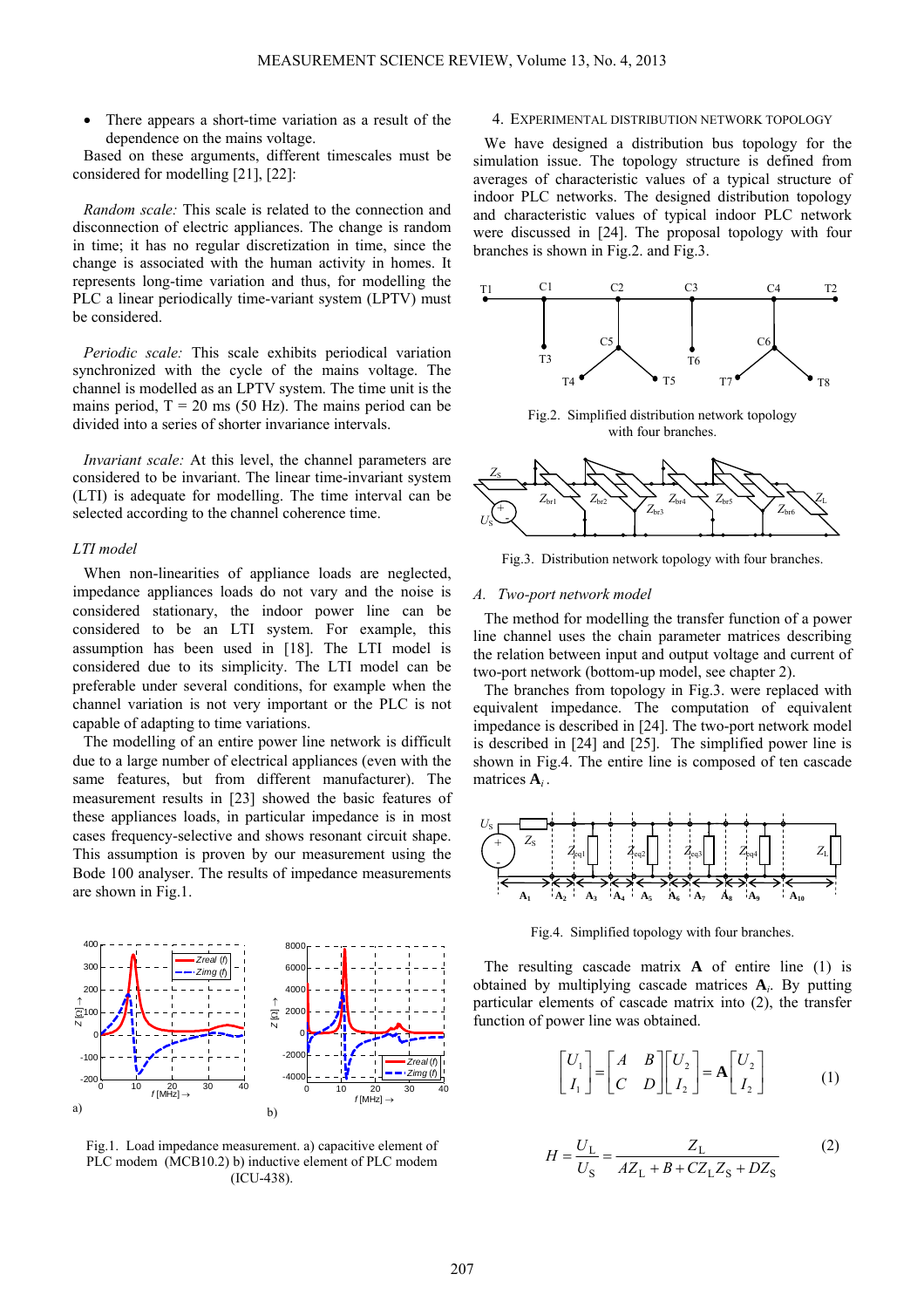# *B. Verification of two-port network power line model on simple experimental topology*

This chapter describes a comparison of the model with measurement. The comparison was verified on simple experimental topology with known parameters.

Fig.5. shows the experimental topology for the comparison of simulation results with measurement. Points A and C represent transmitter and receiver. Point D represents open bridge tap.



Fig.5. Experimental topology.

Frequency and phase response were measured by spectral analyser Instek GSP-830. Fig.6. shows the comparison with two-port network model. From the comparison, the agreement between measurement and simulation is obvious. The agreement shows the practicability and efficiency of the model.



Fig.6. The comparison of frequency and phase response.



Fig.7. Impulse response from simulation.

The numerical analysis validated the comparison results too. Due to the insulating material with a dielectric constant  $\varepsilon_r \approx 4$ , the phase speed on the cable is approximately 150  $m/\mu s$ . The first peak in Fig.7. is the transmission impulse from transmitter, which has traversed the entire cable length of 5.78 m, thus appearing after time  $5.78/150 \cdot 10^6 = 38.5$  ns. The second peak forms from the fact that the signal entering the tap and reflected at the tap's open end traversed the total

length of 8.94 m  $(AB + BD + DB + BC)$  appearing after  $8.94/150 \cdot 10^{6} = 59.6$  ns. The tap passage of 3.16 m takes about 21.1 ns.

The effects of reflection in tap appear in the transfer function (frequency response) in the form of notches with fixed frequency spacing (see Fig.6.). The first notch occurs where the direct and the reflected waves are shifted exactly a half wavelength against each other, which leads to subtraction. The first frequency  $f_1 = 47.4$  MHz belongs to the first notch, that means we have a period of 21.1 ns. The repetition of notches occurs multiples of first frequency *f*1.

#### *C. Model validation*

The most important characteristics of power line channel are attenuation and coherence bandwidth.

The attenuation of channel model is calculated by mean amplitude (in dB) of their frequency response.

Coherence bandwidth is a direct measure of the channel frequency selectivity. The coherence bandwidth is the interval of frequencies in which the normalized autocorrelation function (see (3)) of the channel frequency response is higher than a certain value (usually set to 0.9). Or the coherence bandwidth is bandwidth in which the channel can be considered approximately flat [26].

$$
R(t, \Delta f) = \sum_{t=0}^{M} H(t, f) \cdot H(t, f + \Delta f)
$$
 (3)

# 5. INDOOR POWER LINE MODEL BASED ON RANDOM PARAMETERS

A small number of sample models that represent the expected behaviour of typical network are more sufficient and more effective than replicating a multitude of particular power line networks. A possible way to achieve sample models is to generate randomly network topologies with well-chosen distribution parameters, and then solve the channel response by means of two-port network model (see chapter 4.A or [24]). These aspects are important for the model:

- 1. *Parameters of power line cables*. It is necessary to adopt the primary line parameter resistance *R'*(*f*)*,*  inductance *L'*(*f*)*,* capacitance *C'*(*f*), conductance *G'*(*f*) and secondary line parameter characteristic impedance *Z*<sub>C</sub> and propagation constant *γ.* These parameters are estimated according to cable characteristic from manufactures or obtained by measurement.
- 2. *Topology layout.* The topology of indoor power line network consists of branches (network sections), which are connected to a main path between the transmitter and receiver. Therefore, the parameters that need to be defined are: number of section, their length and relative position. These parameters will be obtained randomly.
- 3. *Device characteristic.* Individual branches represent devices (appliances) with the appropriate load impedances. The impedances can be obtained randomly or based on measurement.

Based on these aspects, the measurement of transmission parameters of power line cables was performed and the LTI power line generator was proposed.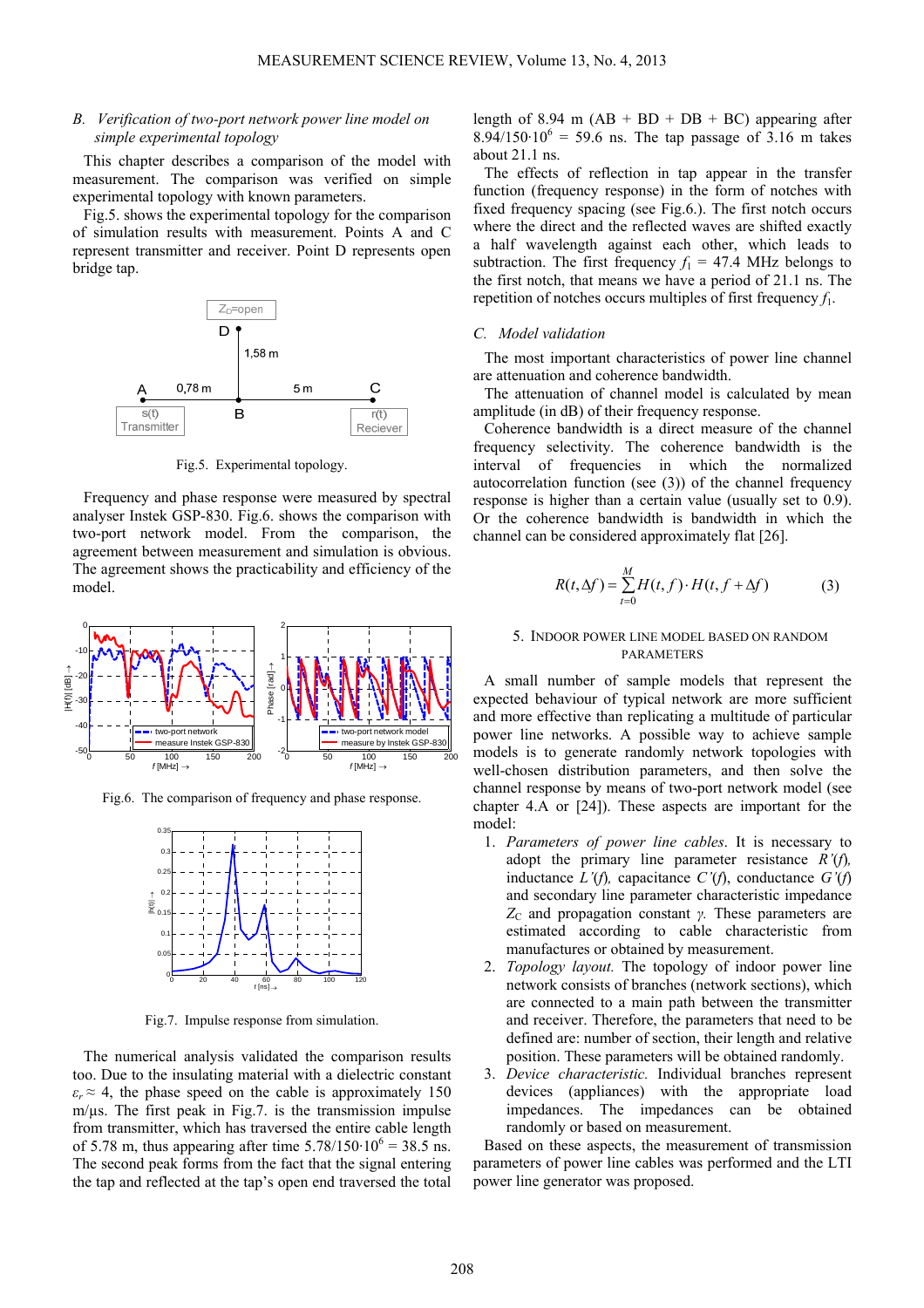## *A. Measurement of power line cable transmission parameters*

The measurements were carried out with a HP analyser 4192A, operating in the frequency range  $5$  Hz  $-$  13 MHz. The frequency field investigated was from 10 kHz to 10 MHz according to the EN 50065-1 [27].

Cables CYKY, CYKYLo, and AYKY of different sizes were examined [29]. For the following modelling the cable CYKY 3x2.5 is considered, because these cables have the widest use in power engineering.

Fig.8. shows the measurements of the longitudinal parameters  $R'(f)$  and  $L'(f)$ , and cross parameters  $C'(f)$  and *G'(f)* of cables CYKY.



Fig.8. Measurement values of longitudinal parameters *R*'(*f*) and  $L'(f)$ , and cross parameters  $C'(f)$  and  $G'(f)$ .



Fig.9. Comparison of transmission line parameters for CYKY 3x2.5 cable.

Fig.9. shows the comparison of measured and estimated transmission line parameters for the CYKY 3x2.5 cable. The estimated transmission line parameters are computed according to the [28] for CYKY 3x2.5 cable [29]. From the comparison it is evident that the evaluated cross parameter *C'* is not dependent on frequency, therefore it is constant in the whole range. The calculation of cross parameter *G'(f)* is based on the constant cross parameter  $C'(f)$ , therefore it is often ignored in practice.

The most important transmission parameters that influence transmission over power line are the longitudinal parameters *R'(f)* and *L'(f).* The differences between measured and estimated values in Fig.9. may be caused by inaccurate values of cable parameters. The values of cable parameters are obtained from the manufacturer catalogue. These parameters had only an informative character, therefore did not match reality.

The most important parameters of transmission line are the secondary parameters  $Z_c$  and *γ*. The real part of propagation constant *γ* corresponds to the attenuation constant *α*. More information about primary and secondary parameters can be found in [30] and [31].

There are two different approaches to calculating the secondary parameters describing a transmission line. First, measuring the values of primary parameters *R'(f), L'(f), C'(f),* and *G'(f)* to obtain the  $Z_c$  and  $\gamma$  parameters. Second, estimate the  $Z_c$  and  $\gamma$  parameters, taking into account the geometrical dimensions of the cable [29].

Fig.10. shows the magnitude of impedance  $Z_c$  and the attenuation constant *α* measured and estimated in the frequency range 10 kHz  $-$  10 MHz for the CYKY 3x2.5 cable.



Fig.10. Magnitude of impedance  $Z_C$  and the attenuation constant  $\alpha$ , measured and estimated for CYKY 3x2.5 cable.

It can be observed that there is good agreement between measured and estimated values of the *Z<sub>C</sub>* and *α*. A comparison shows that the magnitude characteristic impedance and the attenuation constant are slightly higher for estimated values.

## *B. LTI power line generator*

The LTI generator is based on the two-port network model. The proposed LTI generator contains these four main ideas:

- 1. *The type of cable:* In the generator, the cable type can be selected manually or randomly from:
	- CYKY diameter 3x1.5 ; 3x2.5 ; 3x4,
	- CYKYLo diameter  $3x1.5$ ;  $3x2.5$ ,
	- AYKY diameter 4x6 ; 4x10.

Based on cable type selection the primary and secondary parameters of power line cables are calculated.

2. *Topology layout*: As has been mentioned before, the parameters that need to be defined for topology layout are the number of sections, their length and relative position.

Based on [21], the average values of number of sections, the length of typical indoor PLC network are provided in Table 1. In the proposed LTI generator, the parameters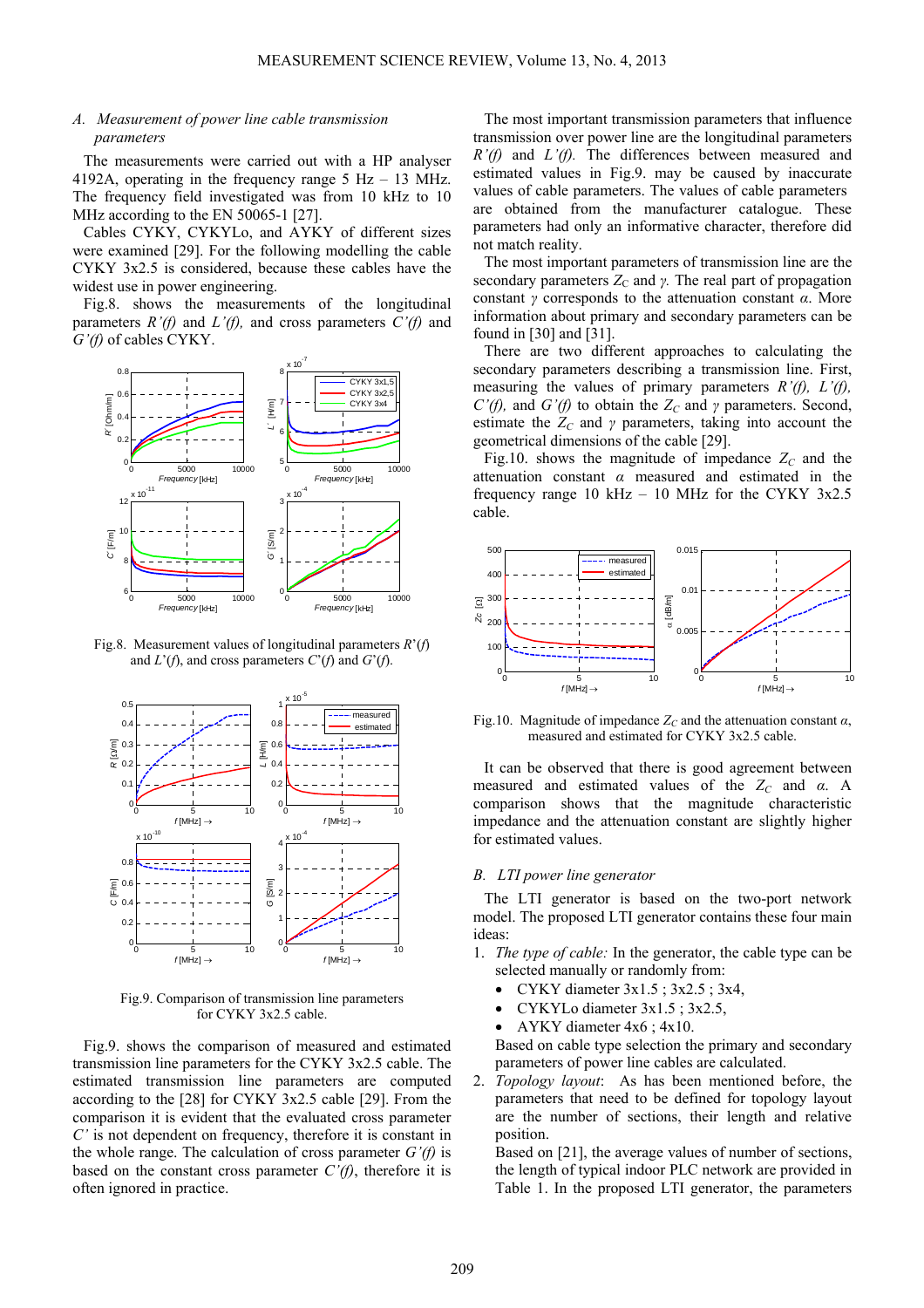are chosen randomly with uniform distribution that is leading to random network realization.

The random sections are chosen by omitting randomly some of cascade matrix  $A_i$  from topology in Fig.4.

Table 1. Values to generate random topologies.

| Topology scenario<br>$(\text{area}, \text{m}^2)$ | Number of<br>sections | Section length<br>(m) |
|--------------------------------------------------|-----------------------|-----------------------|
| Small $(60)$                                     | $5-6$                 | $4-6$                 |
| Medium (100)                                     | 7-8                   | $5-10$                |
| Large $(200)$                                    | $9 - 10$              | $10 - 20$             |

- 3. *Loads:* Each load in the topology scenario can be selected among these four types of impedances manually or randomly:
	- The first loading case  $\mathbb{Z}_1$  regards the remaining points as being unloaded (open circuits).
	- The second case  $\mathbb{Z}_2$  considers different impedances connected to each terminal point. They correspond to the case of: low impedance, RF impedance, similar to cable characteristic  $Z_C$ , high impedance and open circuit ( $\mathbf{Z}_2 = [5, 50, 75, 1000, 1 \cdot 10^8] \Omega$ ).
	- The third case  $\mathbf{Z}_3$  assumes that constant value impedance is connected to every termination.
	- The fourth case, *frequency selective function*, the impedance values can be defined as the impedance of parallel RLC resonant circuit that contains these parameters:  $R$ , resistance at resonance;  $\omega_0$  resonance angular frequency; *Q*, quality factor, and it is defined by the equation:

$$
Z(\omega) = \frac{R}{1 + jQ(\frac{\omega}{\omega_0} - \frac{\omega_0}{\omega})}
$$
(4)

Based on [21] the appropriate values for the frequency selective function are  $R \in (200, 1800)$  Ω;  $Q \in (5, 25)$  and  $\omega_0/2\pi \in (2, 28)$  MHz.

#### 6. TRANSFER FUNCTION ANALYSIS AND SIMULATION RESULTS - LTI GENERATOR

#### *A. Simulation results for loads with different impedances*

In Fig.11. the module and phase of the transfer function generated randomly with LTI generator with these randomly generated parameters is shown:

- CYKY diameter 3x2.5.
- Medium topology, number of sections: 7, omitted section 2, 4, 7.
- Load impedances **Z** in  $[\Omega] = [Z_{br1}, Z_{br2}, Z_{br3}, Z_{br4}, Z_{br5,}$  $Z_{br6}$ ] = [50, 1·10<sup>8</sup>, 50, 1000, 75, 75].
- Section lengths in [m]:  $[lt_{11}, lc_{21}, lc_{32}, lc_{43}, lt_{24}, d_{b11}, d_{b12},$ *d*br3*, d*br4*, d*br5*, d*br6] = [6, 7, 9, 9, 6, 6, 8, 8, 7, 6, 10, 5, 6], where  $lt_{ij}$  - length between  $T_i$  and  $C_j$ ,  $lc_{ij}$  - length between  $C_i$  and  $C_j$  (see Fig.2.).



Fig.11. Transfer function of medium topology with different impedances: a) frequency response b) phase response.

Results for medium topology with 7 sections:

- The average mean attenuation of topology with 7 sections is -23.01 dB.
- Coherence bandwidth set with the 0.9 level according to (3) is 964 kHz.

Red waveform in Fig.11. represents a module frequency response interleaving and it is obtained by attenuation equation:

$$
|H(f)| = a\sqrt{f} + b,\t(5)
$$

where *a* and *b* parameters are obtained based on the method of least squares*.* 

# *B. Comparison of all topologies with constant load impedances*

Fig.12. shows the comparison of transfer functions for all three topologies obtained by the LTI generator. It shows attenuation increase with increasing of the topology size.

The average attenuation for large topology is -31.74 dB and for small topology only -14.78 dB. Additional bridge taps (large topology) lead to worse channel results.

Table 2. shows the coherence bandwidth set with the 0.9 level according to (3) for all three topologies obtained by LTI generator.



Fig.12. Transfer function comparison for all topologies with constant load impedances: a) frequency response b) phase response.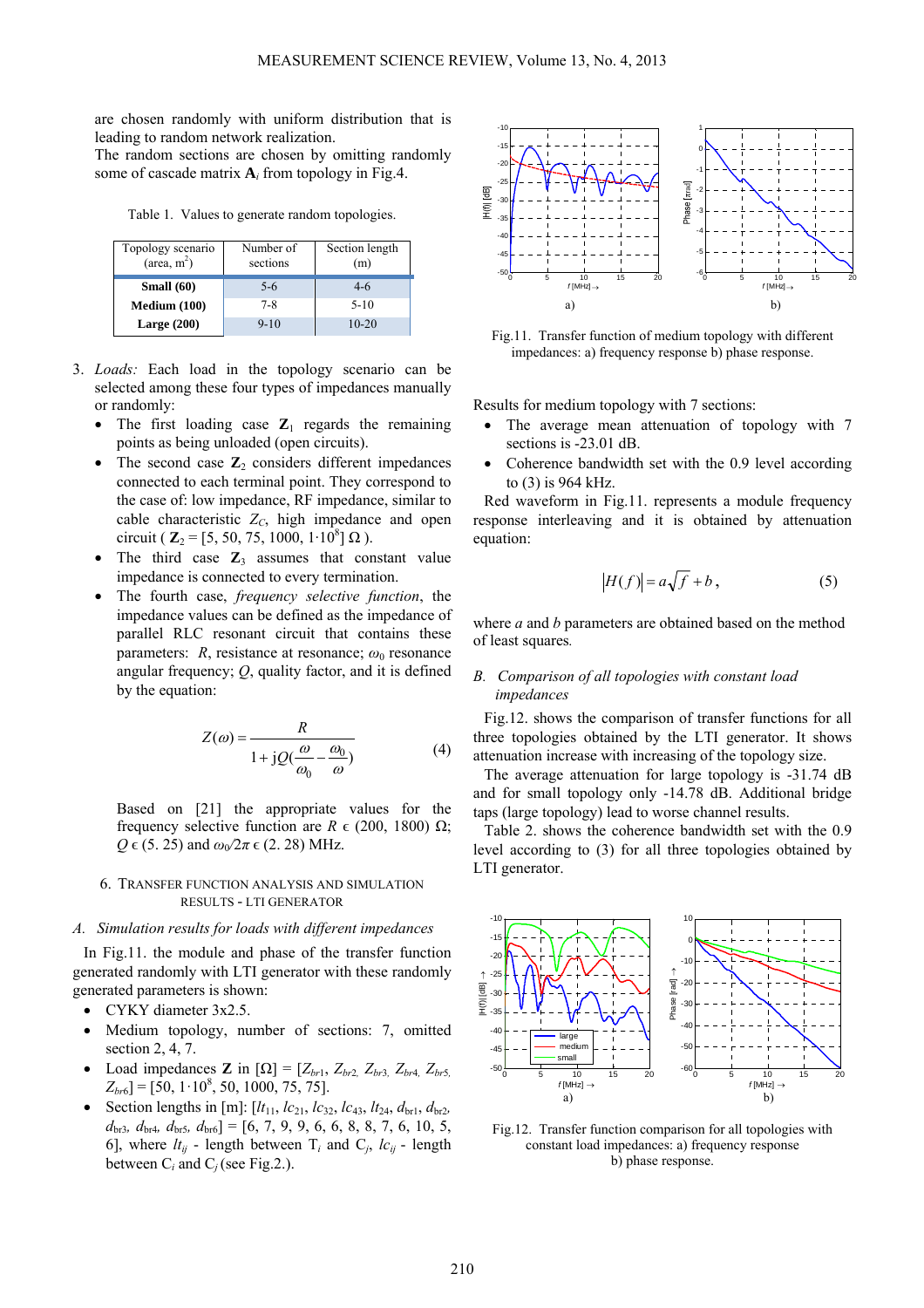Table 2. Coherence bandwidth for topologies with constant load impedances.

| Topology scenario<br>$(\text{area}, \text{m}^2)$ | Coherence<br>bandwidth [kHz] |
|--------------------------------------------------|------------------------------|
| Small $(60)$                                     | 1341                         |
| Medium (100)                                     | 995.5                        |
| Large $(200)$                                    | 415                          |

# *C. Simulation results for frequency selective load impedances*

In Fig.13. the module and phase of the transfer function randomly generated with LTI generator with these randomly generated parameters is shown:

- CYKY diameter 3x2.5.
- Large topology, number of section: 10.
- Load impedances: RLC resonant circuit (frequency selective function) is shown in Fig.14.
- Section lengths in [m]:  $[lt_{11}, \, tc_{21}, \, lc_{32}, \, lc_{43}, \, lt_{24}, \, d_{br1}$  $d_{br2}$ ,  $d_{br3}$ ,  $d_{br4}$ ,  $d_{br5}$ ,  $d_{br6}$ ] = [12, 14, 19, 14, 19, 14, 17, 16, 11, 14, 19, 11, 14 ].



Fig.13. Transfer function for large topology with frequency selective impedances: a) frequency response b) phase response.



Fig.14. Frequency selective function of load impedances.

Results for large topology with 10 sections:

- The average mean attenuation of topology with 10 sections is -32.54 dB.
- Coherence bandwidth set with the 0.9 level according to (3) is 404.5 kHz.

# *D. Comparison of all topologies with frequency selective impedances*

Fig.15. shows the comparison of transfer functions for all three topologies obtained by the LTI generator.

The average attenuation for large topology is -32.54 dB, for medium topology is -22.30 dB and for small topology only -15.36 dB.

Table 3. shows the coherence bandwidth set with the 0.9 level according to (3) for all three topologies obtained by LTI generator.



Fig.15. Transfer function comparison for all topologies with frequency selective impedances: a) frequency response b) phase response.

Table 3. Coherence bandwidth for topologies with frequency selective impedances.

| Topology scenario<br>$(\text{area}, \text{m}^2)$ | Coherence<br>bandwidth [kHz] |
|--------------------------------------------------|------------------------------|
| Small $(60)$                                     | 1051.5                       |
| Medium (100)                                     | 584                          |
| Large $(200)$                                    | 404.5                        |

#### 7. CONCLUSION

The methodology presented can be used to describe the channel transmission behaviour in terms of network physical structure and loading conditions.

The generator created allows generating LTI channel responses. The aim of the LTI power line channel generator is not to exactly reproduce the characteristic of a given power line network, but to obtain an expectable channel response which can be used for testing new transmission techniques. The generator parameters have been proposed according to the network configurations, while different parameter values can be chosen to create channels with different characteristics.

The most important characteristics of an LTI channel are the attenuation and the frequency selection (evaluated by means of coherence bandwidth). In case of constant load impedances, the average attenuation for large topology with four branches was -31.74 dB and for small topology only - 14.78 dB. Coherence bandwidth for large topology was 415 kHz and for small topology 1341 kHz. A reduction of the number of bridge taps (small topology) leads to a better channel with lower attenuation.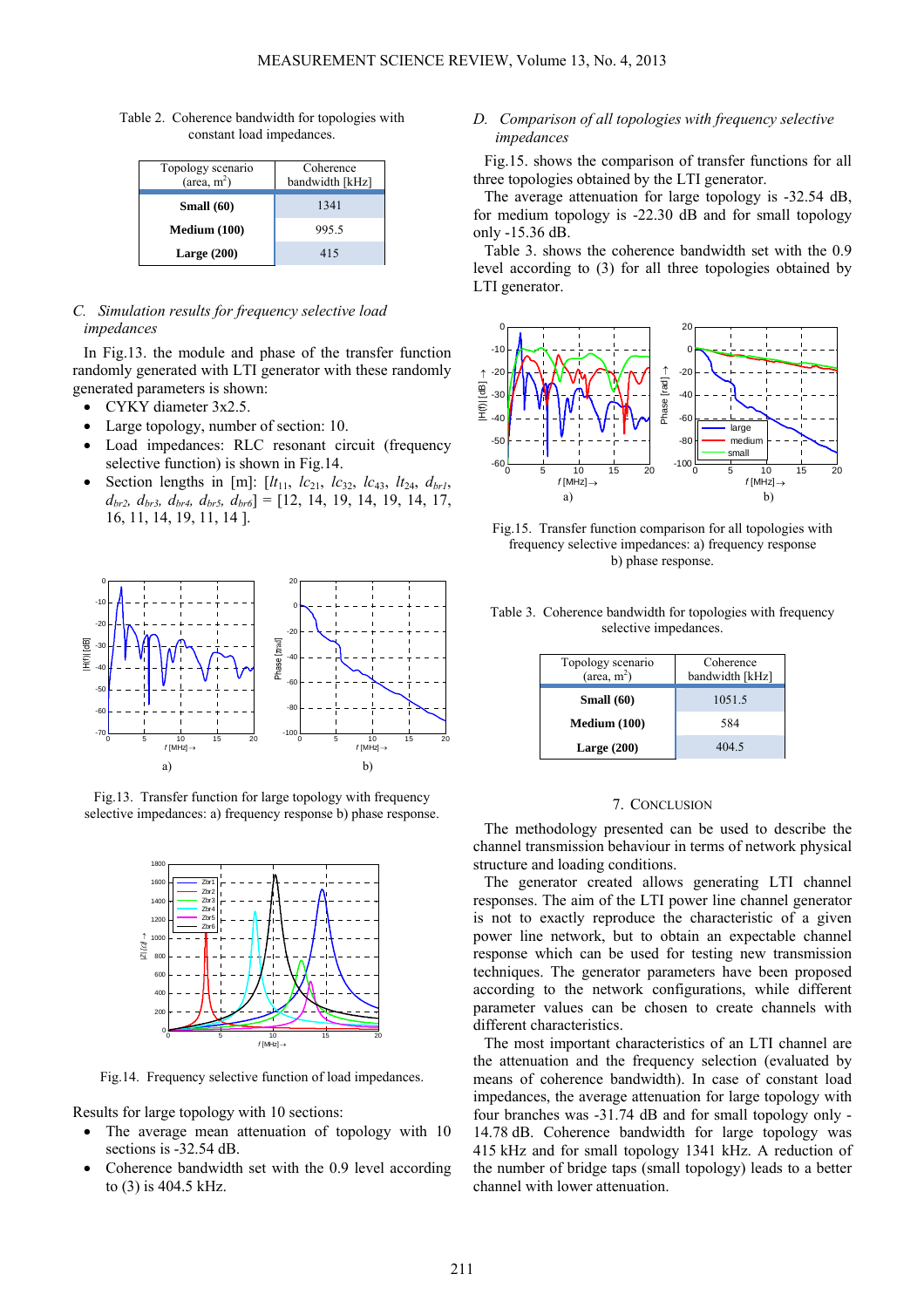In case of frequency selective impedances, the average attenuation and coherence bandwidth were the worst for all topologies. The frequency selective impedances lead to the worst channel with higher attenuation.

As the loading conditions change, the channel may experience deep fading conditions that make some subchannels unsuitable for data transmission. Therefore, the proposed generator in this article can be helpful in evaluating the performance of power line channels.

## ACKNOWLEDGMENT

This research work is funded by the Technology Agency of Czech Republic project No. TA02020856.

Measurements were run on computational facilities of the SIX Research Center, the registration number CZ.1.05/2.1.00/03.0072.

## **REFERENCES**

- [1] Gellings, C.W*.* (2009). *The Smart Grid: Enabling Energy Efficiency and Demand Response*. CRC Press.
- [2] Trulove, J.G. (2003). *The Smart House.* Collins Design.
- [3] Oksa, P., Soini, M., Sydanheimo, L., Kivikoski, M. (2006). Considerations of using power line communication in the AMR system. In *IEEE International Symposium on Power Line Communications and Its Applications.* IEEE, 208-211.
- [4] Havelka, J., Malarić, R., Frlan, K. (2012). Staged-fault testing of distance protection relay settings. *Measurement Science Review*, 12 (3), 111-120.
- [5] Pang, Q., Liu, X., Sun, B., Ling, Q. (2012). Approximate entropy based fault localization and fault type recognition for non-solidly earthed network. *Measurement Science Review*, 12 (6), 213-313.
- [6] Cortés, J., Díez, L., Cañete, F., Sánchez-Martínez, J. (2010). Analysis of the indoor broadband power-line noise scenario. *IEEE Transactions on Electromagnetic Compatibility*, 52 (4), 849-858.
- [7] Galli, S. (2010). A simple two-tap statistical model for the power line channel. In *IEEE International Symposium on Power Line Communications and its Applications (ISPLC)*, 28-31 March 2010. IEEE, 242-248.
- [8] Hasirci, Z., Cavdar, I.H., Suljanović, N., Mujčić, A. (2013). An application of the broadband PLC for smart homes in Turkey. In *36th International Conference on Telecommunication and Signal Processing (TSP)*, 2-4 July 2013. Budapest: Asszisztencia Szervezo Kft., 222-226.
- [9] International Telecommunication Union. *G.9960 : Unified high-speed wire-line based home networking transceivers - system architecture and physical layer specification*. www.itu.int/rec/T-REC-G.9960/en.
- [10] Roka, R. (2012). Fixed transmission media. In *Technology and Engineering Applications of Simulink*. Rijeka, Croatia: InTech, 27.
- [11] Mlynek, P., Misurec, J., Koutny, M. (2012). Noise modeling for power line communication model. In *35th International Conference on Telecommunications and Signal Processing (TSP)*, 3-4 July 2012. IEEE, 282-286.
- [12] Mlynek, P., Misurec, J., Koutny, M., Slavicek, K. (2012). Modelling of part medium access methods in the HomePlug. *Przeglad Elektrotechniczny*, 1, 91-94.
- [13] Mlynek, P., Koutny, M., Misurec, J. (2010). Model of power line communication system. In *33rd International Conference on Telecommunication and Signal Processing (TSP),* 17-20 August 2010. Budapest: Asszisztencia Szervezo Kft., 406-410.
- [14] Galli, S., Scaglione, A., Wang, Z. (2011). For the grid and through the grid: The role of power line communications in the smart grid. *Proceedings of the IEEE*, 99 (6), 998-1027.
- [15] Bestak, I., Orgon, M. (2011). Performance measurement of encryption algorithms used in PLC devices*. International Journal of Research and Reviews in Computer Science,* 2 (5), 1218-1221.
- [16] Philipps, H. (1999). Modeling of power line communication channels. In *Int. Symposium on Power Line Communications and Its Applications (ISPLC)*, 30 March – 1 April 1999. Shannon Foundation, 14-21.
- [17] Dostert, K. (2005). Propagation channel characterization and modeling: Outdoor power supply grids as communication channels. In *International Symposium on Power Line Communications and Its Applications (ISPLC)*, 6-8 April 2005. IEEE.
- [18] Zimmermann, M., Dostert, K. (2002). A multipath model for the powerline channel. *IEEE Transactions on Communications*, 50 (4), 553-559.
- [19] Esmailian, T., Kschischang, F., Gulak, G. (2002). An in-building power line channel simulator. In *International Symposium on Power Line Communications and Its Applications (ISPLC)*, 27-29 March 2002. IEEE, 1-5.
- [20] Galli, S., Banwell, A. (2005). A novel approach to accurate modeling of the indoor power line channel-Part II: Transfer function and channel properties. *IEEE Transactions on Power Delivery*, 20 (3), 1869-1878.
- [21] Ferreira, H., Lampe, L., Newbury, J., Swart, T.G. (2010). *Power Line Communications*: *Theory and Applications for Narrowband and Broadband Over Power Lines*. John Wiley.
- [22] Sancha, S., Canete, J.F., Diez, L., Entrambasaguas, T. (2007). A channel simulator for indoor power-line communications. In *IEEE International Symposium on Power Line Communications and Its Applications (ISPLC '07)*, 26-28 March 2007. IEEE, 104-109.
- [23] Corripio, F.J.C., Arrabal, J.A.C., del Rio, L.D., Munoz, J.T.E. (2006). Analysis of the cyclic shortterm variation of indoor power-line channels. *IEEE Journal on Selected Areas in Communications*, 24 (7), 1327-1338.
- [24] Mlynek, P., Misurec, J., Koutny, M., Silhavy, P. (2012). Two-port network transfer function for power line topology modeling. *Radioengineering*, 21 (1), 356-363.